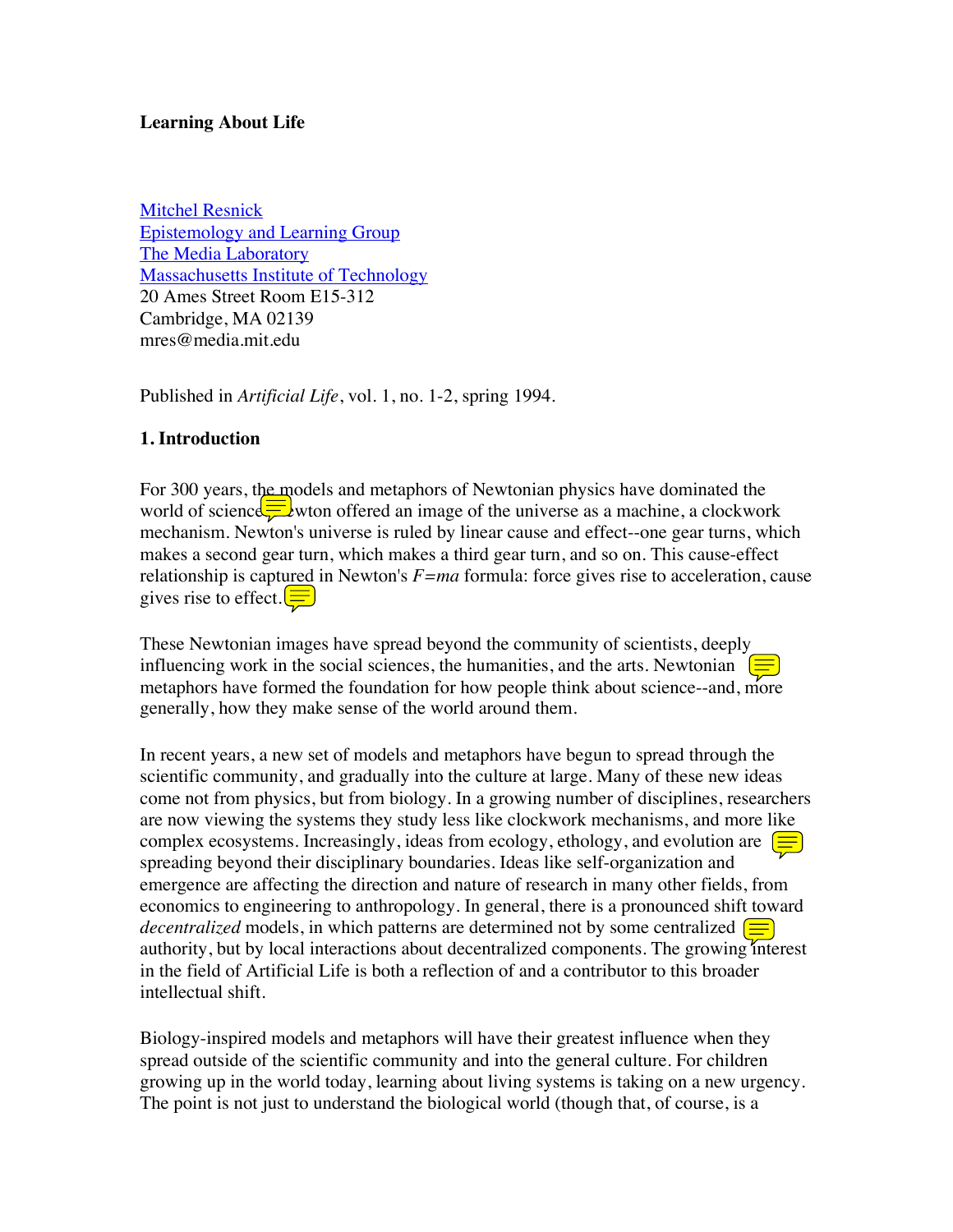worthy endeavor). Rather, decentralized models of living systems provide a basis for understanding many other systems and phenomena in the world. As these ideas seep out of the scientific community, they are likely to cause deep changes in how children (and adults too) make sense of the world. This paper explores ways to help make that happen.

#### **2. New Ways of Thinking**

Among living systems, there are many examples of decentralized phenomena. As ants forage for food, for example, their trail patterns are determined not by the dictates of the queen ant, but by local interactions among thousands of worker ants. In the immune system, armies of antibodies seek out bacteria in a systematic, coordinated attack- without any "generals" organizing the battle plan. The antibodies are organized without an organizer, coordinated without a coordinator.  $\equiv$ 

But seeing the world in terms of decentralized interactions is a difficult shift for many people. It requires a fundamental shift in perspective, a new way of looking at the world. At some deep level, people have strong attachments to centralized ways of thinking.  $\equiv$ When people see patterns in the world (like a flock of birds), they often assume that there is some type of centralized control (a leader of the flock). And in constructing artificial systems, people often impose centralized control where none is needed (for example, using top-down, hierarchical programming structures to control a robot's behavior).  $\frac{1}{\sqrt{2}}$ 

According to this way of thinking, a pattern can exist only if someone (or something) creates and orchestrates the pattern. Everything must have a single cause, an ultimate controlling factor. The continuing resistance to evolutionary theories is an example: Many people still insist that someone or something must have explicitly designed the complex, orderly structures that we call Life. As William Paley argued nearly two centuries ago (Paley, 1802): If you found a watch on the ground, you would assume that it must have had a maker; so must not the same be true of living systems, which are incredibly more complex?

This assumption of centralized control, a phenomenon I call the *centralized mindset*, is not just a misconception of the scientifically naive. The history of science is filled with examples of scientists remaining committed to centralized explanations, even in the face of discrediting evidence. When fossil records showed that very different creatures existed at different times in history, scientists did not give up on ideas of supernatural creation. Rather, they hypothesized that there must have been a whole series of extinctions and new creations. In the 20th century, as the genetic basis of evolution became understood, scientists initially adopted a too-centralized view of genes, focusing on the actions and fitness values of individual genes, rather than studying interactions among genes.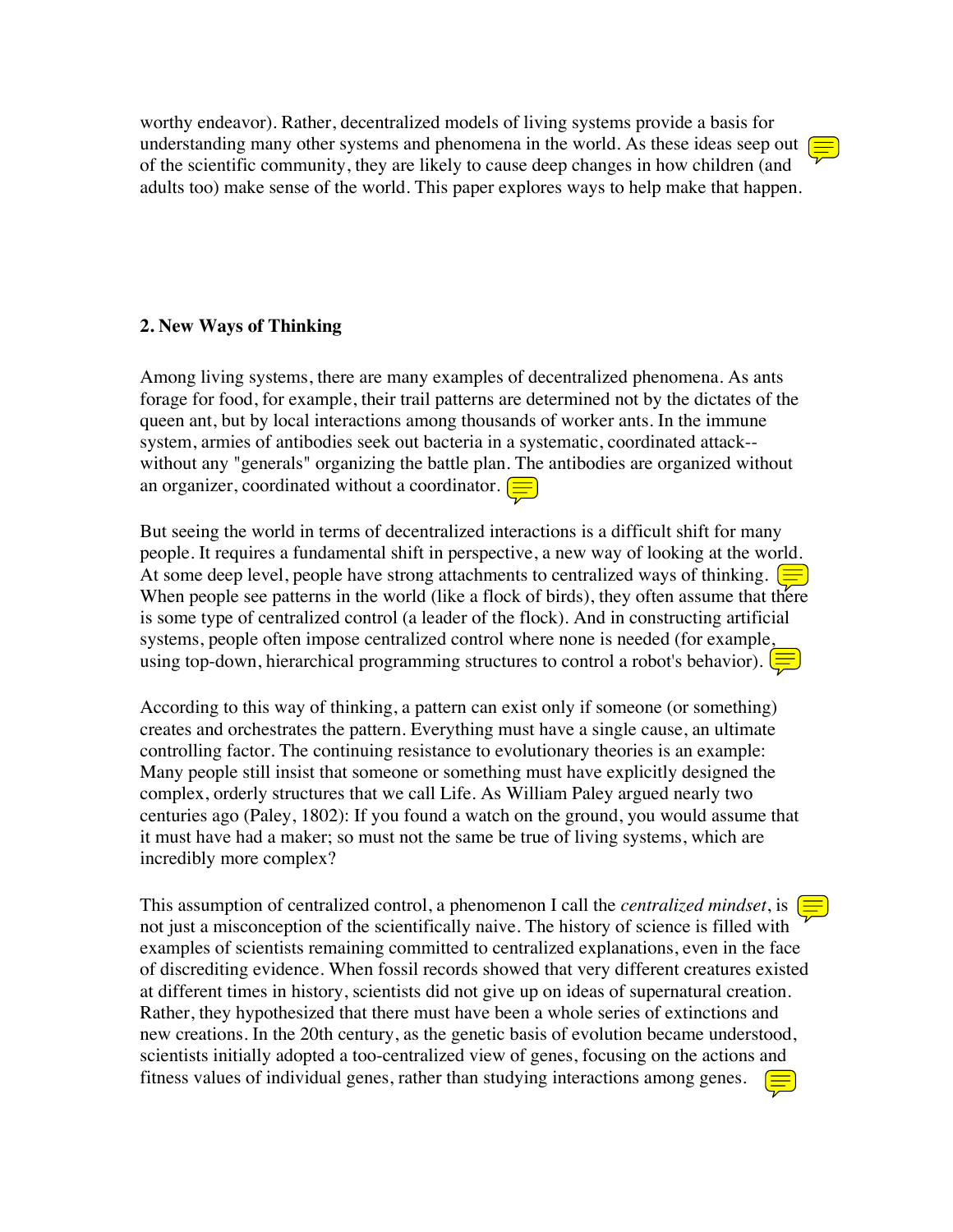Even today, centralized thinking persists in evolutionary debates. In trying to explain the periodic massive extinctions of life on Earth, many scientists assume some external cause--for example, periodic waves of meteors hitting the Earth. But more decentralized explanations are possible. Recent computer simulations show that simple interactions within the standard evolutionary process can give rise to periodic massive extinctions, without any outside intervention (Lindgren, 1991).

The history of research on slime-mold cells, as told by Keller (1985), provides another example of centralized thinking. At certain stages of their life cycle, slime-mold cells gather together into clusters. For many years, scientists believed that the aggregation process was coordinated by specialized slime-mold cells, known as "founder" or "pacemaker" cells. According to this theory, each pacemaker cell sends out a chemical signal, telling other slime-mold cells to gather around it, resulting in a cluster. In 1970, Keller and Segel (1970) proposed an alternative model, showing how slime-mold cells can aggregate without any specialized cells. Nevertheless, for the following decade, other researchers continued to assume that special pacemaker cells were required to initiate the aggregation process. As Keller (1985) writes, with an air of disbelief: "The pacemaker view was embraced with a degree of enthusiasm that suggests that this question was in some sense foreclosed." By the early 1980's, based on further research by Cohen and Hagan (1981), researchers began to accept the idea of aggregation among homogeneous cells, without any pacemaker. But the decade-long resistance serves as some indication of the strength of the centralized mindset.  $\equiv$ 

The centralized mindset can manifest itself in many different ways. When people observe patterns or structures in the world, they tend to assume that patterns are created either *by lead* or *by seed*. That is, they assume that a *leader* orchestrated the pattern (e.g., the bird at the front of the flock, the pacemaker slime-mold cell), or they assume that some *seed* (some pre-existing, built-in inhomogeneity in the environment) gave rise to the pattern, much as a grain of sand gives rise to a pearl.  $\left(\frac{\cdot}{\cdot}\right)$ 

In some ways, it is not surprising that people tend to assume centralized control, even where none exists. Many phenomena in the world *are*, in fact, organized by a central designer. These phenomena act to reinforce the centralized mindset. When people see neat rows of corn in a field, they assume (correctly) that the corn was planted by a farmer. When people watch a ballet, they assume (correctly) that the movements of the dancers were planned by a choreographer. Moreover, most people participate in social systems (such as families and school classrooms) where power and authority are very centralized (sometimes excessively so).

In fact, centralized strategies are often very useful. Sometimes, it is a good idea to put someone or something in charge. The problem is that people, in the past, have relied almost entirely on centralized strategies. Decentralized approaches have been ignored, undervalued, and overlooked. Centralized solutions have been seen as *the* solution.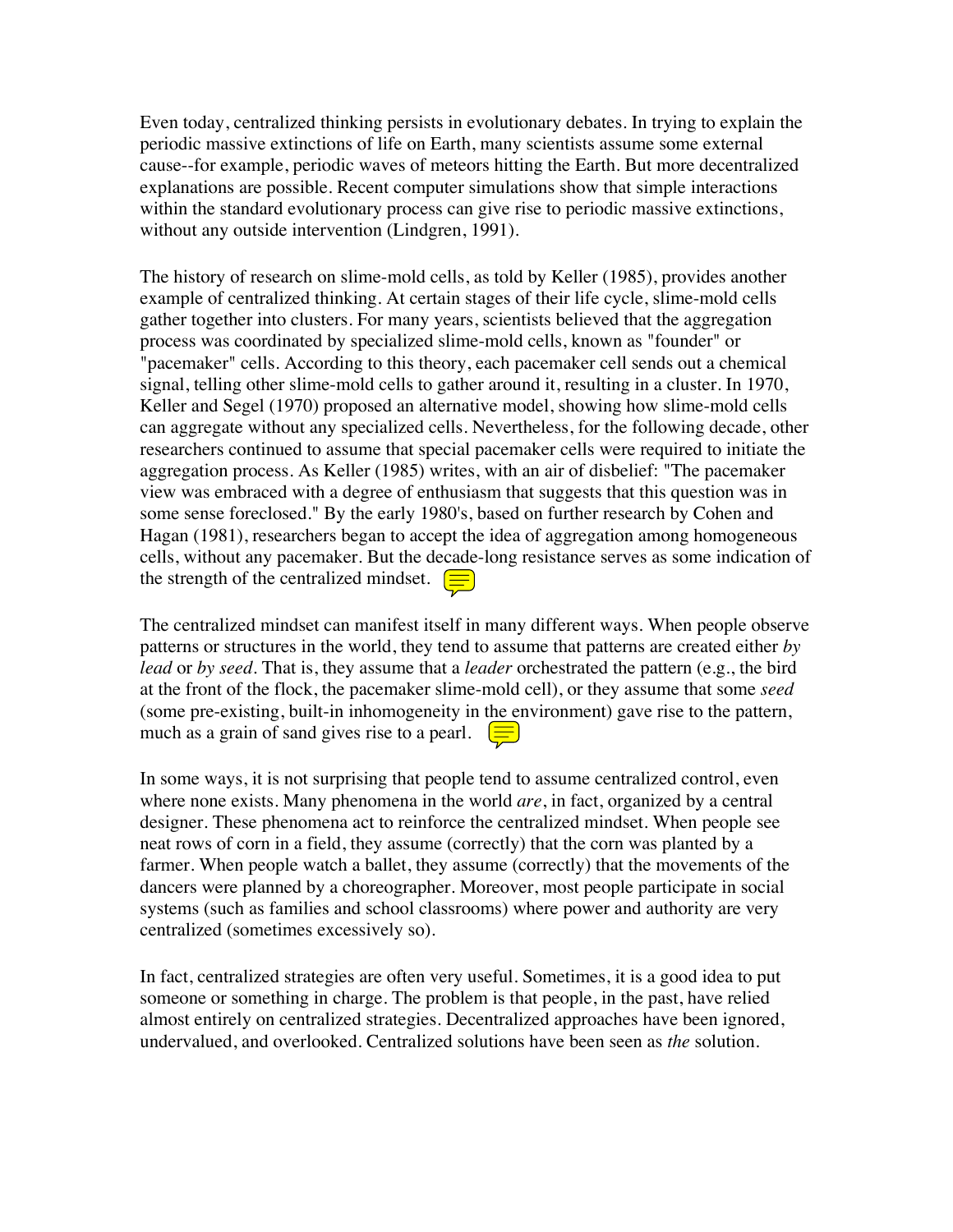#### **3. Tools for Learning**

How can people move beyond this centralized mindset? How can they develop new intuitions about decentralized phenomena? The methodology of Artificial Life suggests a solution. One of the basic tenets  $\sqrt{\frac{1}{\epsilon}}$  Artificial Life is that the best way to learn about living systems is to try to construct living systems (or, at least, models and simulations of living systems). This idea holds true whether the learners are scientists or children. To help people move beyond the centralized mindset, it makes sense to provide them with opportunities to create, experiment, and play with decentralized systems.

This approach has strong backing in educational and psychological research, most notably in the so-called "constructionist" theory of learning (Papert, 1980, 1991). Constructionism involves two types of construction. First, borrowing from the "constructivist" theories of Jean Piaget, it asserts that learning is an active process, in which people actively construct knowledge from the experiences in the world. To this, constructionism adds the idea that people construct new knowledge with particular effectiveness when they are engaged in constructing personally-meaningful artifacts--be they sand castles, stories, LEGO robots, or computer programs.

Though constructionism shares certain ideas with "hands-on" approaches to education, it goes beyond hands-on in several important ways. In many hands-on activities, students simply follow a "recipe" of what to do. Students are limited in how far they can improvise and explore. Consider pre-packaged simulations. No matter how well a prepackaged simulation is designed, it can not take into account all of the possible "what-if" questions that users will want to ask. A constructionist alternative is to provide students with tools so that they can construct (and modify) their own simulations. This approach not only expands the possible range of explorations, it also makes those explorations more personally meaningful.

The constructionist approach received a lasting endorsement from the great physicist Richard Feynman. On the day that Feynman died, the following message was found on his office blackboard: "What I cannot create, I do not understand" (Gleick, 1992). What was true for Feynman is true for the rest of us. One of the best ways to gain a deeper understanding of something is to create it, to construct it, to build it.

So to help people learn about decentralized systems, we need to provide them with new sets of tools for creating and experimenting with such systems. But what types of tools are needed? Over the years, computer scientists have developed a wide variety of decentralized computational models--such as neural networks (Rumelhart et al., 1986), the subsumption architecture (Brooks, 1991), and cellular automata (Toffoli and Margolus, 1987). In all of these models, orderly patterns can arise from interactions among a decentralized collection of computational objects. In neural networks, patterns of "activation" arise from interactions among low-level "nodes." With the subsumption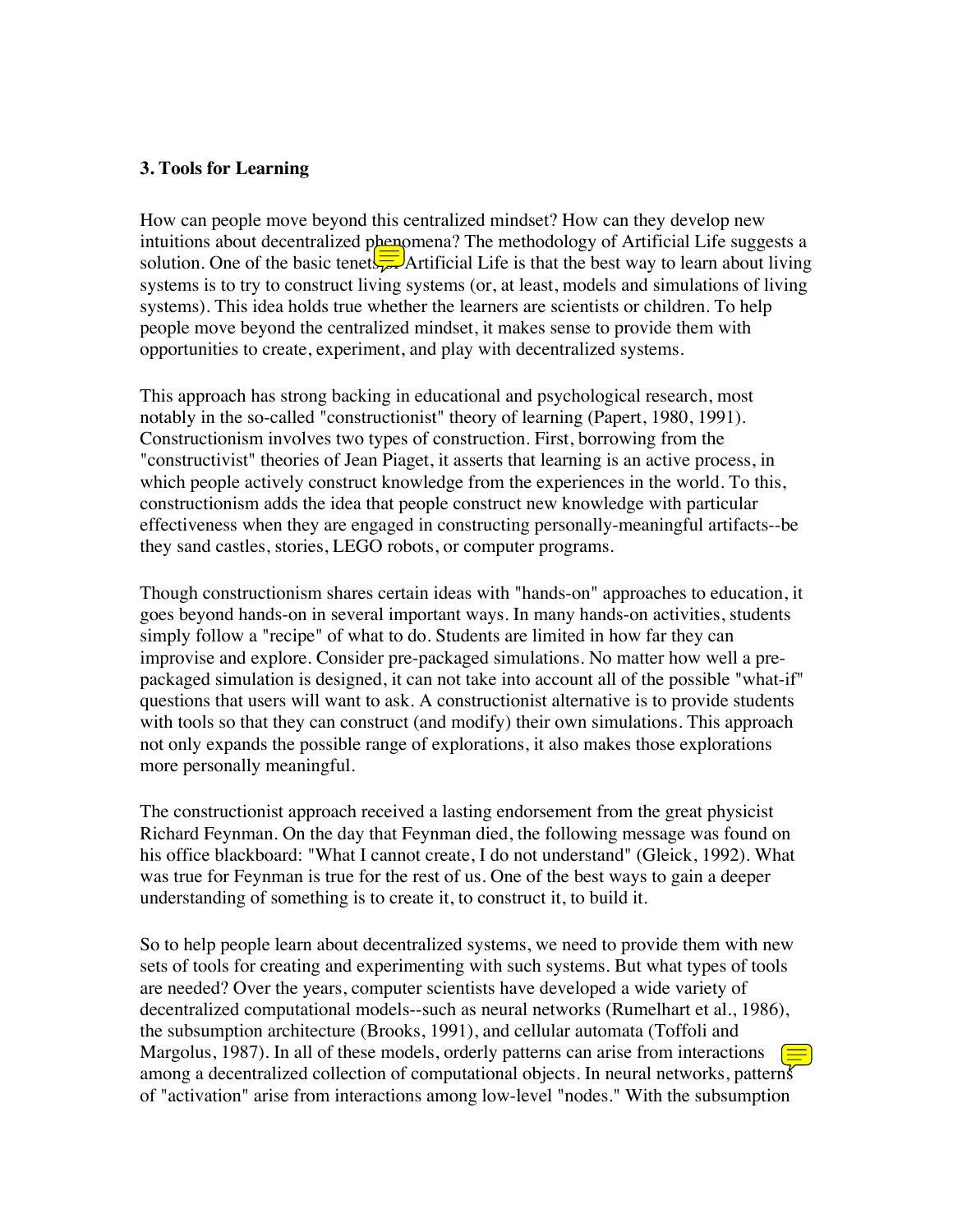architecture, actions of a robotic creature arise from interactions among low-level "behaviors."

These models, while very useful for professional researchers, are ill-suited for people who have little experience with (or little interest in) manipulating formal systems. In general, these models are based on objects and interactions that most people are not familiar with. For example, the idea of writing "transition rules" for "cells" is not an idea that most people can relate to.

In recent years, a number of computer programs have attempted to bring ideas about decentralized systems to a broader audience. Some programs, such as Vehicles (based on Braitenberg, 1984) and LEGO/Logo (Resnick, 1989), allow people to explore simple animal behaviors. Other programs, such as Agar (Travers, 1989), SimAnt (McCormick and Wright, 1991), and StarLogo (Resnick, 1991, 1992), allow people to explore the collective behavior of social insects. Still others, such as SimLife (Karakotsios, 1992), Echo (Holland, 1993), and Simulated Evolution (Palmiter, 1989), allow people to explore evolutionary behavior.

These programs, too, are limited as learning tools. Too often, these programs shield users from underlying mechanisms, preventing users from investigating, let alone modifying, the underlying models. And in many cases, the programs focus too much on achieving interesting behaviors, and too little on helping users make sense of those behaviors. But these programs represent a good first step in making ideas about decentralized systems accessible to a broader (and younger) audience.

# **4. Learning Experiences**

This section examines the types of learning experiences made possible by these new computational tools. The examples focus on two tools that I helped develop: LEGO/Logo and StarLogo.  $\boxed{\equiv}$ 

LEGO/Logo is a type of creature construction kit. With LEGO/Logo, children can build robotic "creatures" out of LEGO pieces, using not only the traditional LEGO building bricks but also newer LEGO pieces like gears, motors, and sensors. Then, they write computer programs (using a modified version of the programming language Logo) to control the behaviors of the creatures.

StarLogo is a massively-parallel programming language, designed especially for nonexpert programmers. With StarLogo, people can write rules for thousands of graphic creatures on the computer screen, then observe the group-level behaviors that emerge from the interactions. People can also write rules for "patches" of the world in which the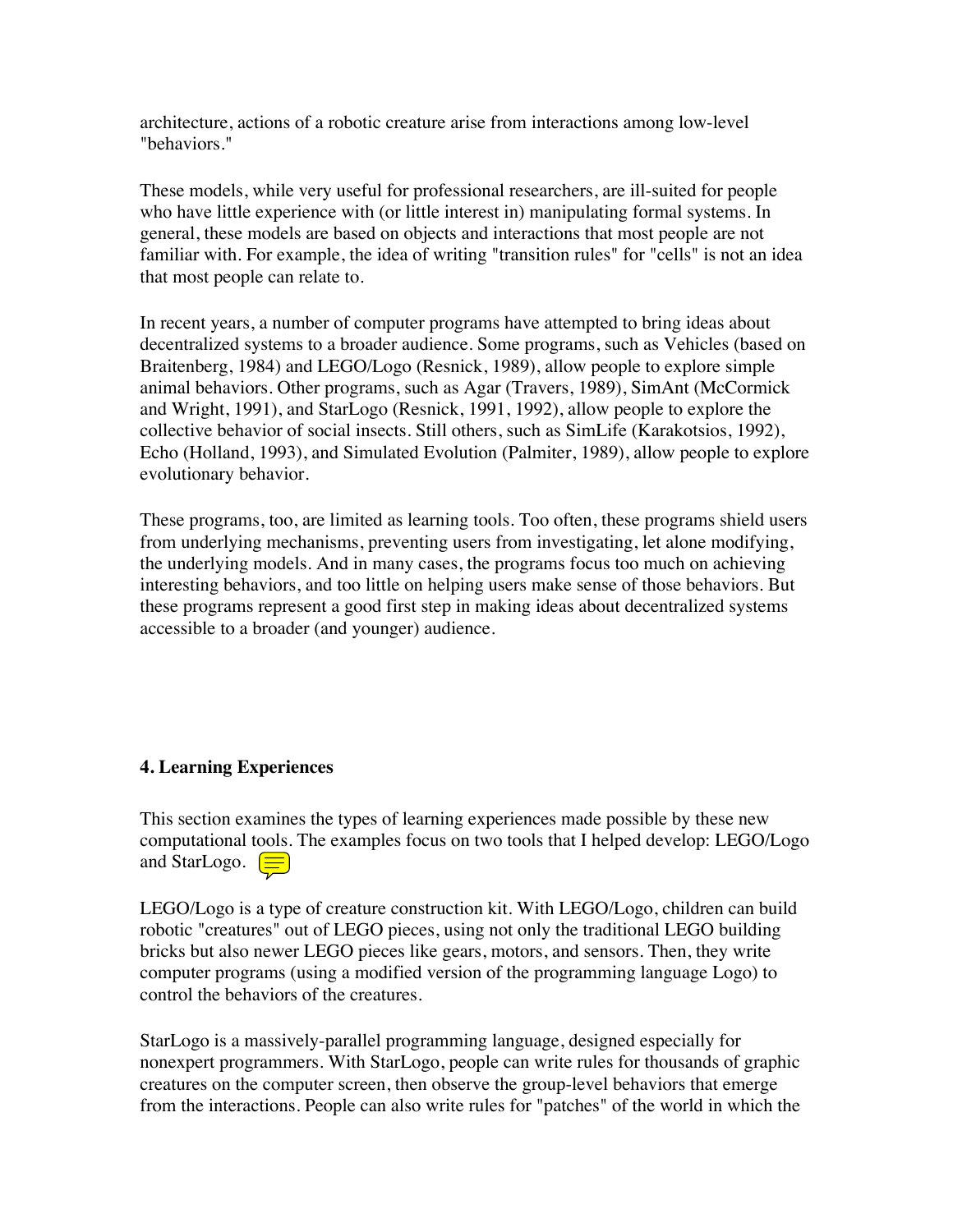creatures live, allowing new types of creature-environment interactions. For example, Figure 1 shows a StarLogo simulation inspired by the discussion of slime-mold aggregation. Each "creature" emits a chemical phermone, while also following the gradient of the phermone. The patches cause the pheromone to diffuse and evaporate. With this simple decentralized strategy, the creatures aggregate into clusters after several dozen time steps.

 $\left(\equiv\right)$ 

*Figure 1. StarLogo simulation inspired by slime-mold aggregation.*

# **4.1 LEGO/Logo Creatures**

A major goal of Artificial Life research is to gain a better understanding of emergent phenomena. As Langton (1989) put it: "The `key' concept in AL is emergent behavior. Natural life emerges out of the organized interactions of a great number of nonliving molecules, with no global controller responsible for the behavior of every part."

In many animal systems, there are two types of emergence. First, the behavior of each individual creature emerges from interactions among the "agents" that make up the creature's mind. At the same time, the behavior of the entire animal colony or society emerges from the interactions among the individual creatures. In short: the colony level emerges from the creature level, which in turn emerges from the agent level.  $\equiv$ 

With LEGO/Logo, children can begin to observe and experiment with simple emergent behaviors. Consider a simple LEGO creature with a light sensor pointing upward. Imagine that the creature is programmed with two rules: (1) move forward when you detect light, (2) move backward when you are in the dark. When this creature is released in the environment, it exhibits a type of emergent behavior: it seeks out the edge of a shadow, then happily oscillates around the shadow edge. The creature can be viewed as an "Edge-Finding Creature." This edge-finding capability is not explicitly represented in the creature's two rules. Rather, it emerges from interactions of those rules with specific structures in the environment.

Here is another example. When we started to develop LEGO/Logo, one of our first projects was to program a LEGO "turtle" to follow a line on the floor. The basic strategy was to make the turtle weave back and forth across the line, making a little forward progress on each swing. First, the turtle veered ahead and to the right, until it lost sight of the line. Then it veered ahead and to the left, until it again lost sight of the line. Then it started back to the right, and so on. This behavior can be represented by two simple rules: (1) if you are veering to the left and you lose sight of the line, begin to veer right, (2) if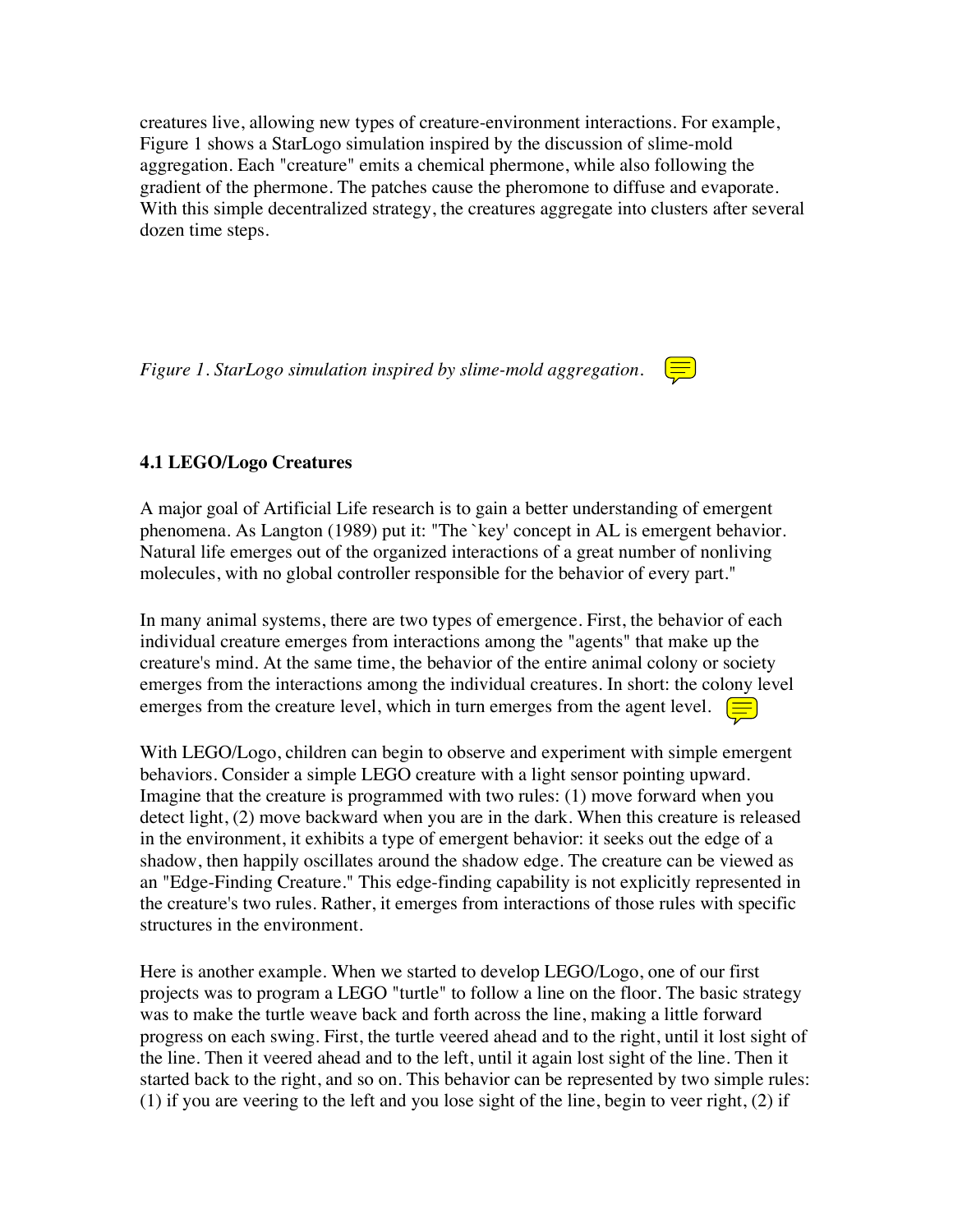you are veering to the right and you lose sight of the line, begin to veer left.

We tried the program, and the turtle followed the line perfectly. But as the turtle approached the end of the line, we realized that we hadn't "programmed in" any rules for what to do at the end of the line. We didn't know what the turtle would do. We were pleased with the behavior that emerged: the turtle turned all the way around and started heading back down the line in the other direction. This "end-of-line" behavior was not explicitly programmed into the turtle. Rather it emerged from the interactions between the turtle's rules and the unfamiliar environment at the end of the line.  $\left[\equiv\right]$ 

Of course, these examples represent very, very simple cases of emergence. But that is precisely what children (and, for that matter, learners of all ages) need, in order to start making sense of the unfamiliar concept of emergence.

## **4.2 StarLogo Termites**

Philip Morrison, the MIT physicist and science educator, once told me a story about his childhood. When Morrison was in elementary school, one of his teachers described the invention of the arch as one of the central, defining milestones of human civilization. Arches took on a special meaning for the young Morrison. He felt a certain type of pride whenever he saw an arch. Many years later, when Morrison learned that lowly termites also build arches, he was quite surprised (and amused). He gained a new skepticism about everything that he was taught in school, and a new respect for the capabilities of termites. Ever since, Morrison has wondered about the limits of what termites might be able to do. If they can build arches, why not more complex structures? Given enough time, Morrison wondered, might termites build a radio telescope?

Probably not. But termites *are* among the master architects of the animal world. On the plains of Africa, termites construct giant mound-like nests rising more than 10 feet tall, thousands of times taller than the termites themselves. Inside the mounds are intricate networks of tunnels and chambers. Certain species of termites even use architectural tricks to regulate the temperature inside their nests, in effect turning their nests into elaborate air-conditioning systems. As E.O. Wilson (1971) notes: "The entire history of the termites ... can be viewed as a slow escape by means of architectural innovation from a dependence on rotting wood for shelter."

Each termite colony has a queen. But, as in ant colonies, the termite queen does not "tell" the termite workers what to do. (In fact, it seems fair to wonder if the designation "queen" is a reflection of human biases. "Queen" seems to imply "leader." But the queen is more of a "mother" to the colony than a "leader.") On the termite construction site, there is no construction foreman, no one in charge of the master plan. Rather, each termite carries out a relatively simple task. Termites are practically blind, so they must interact with each other (and with the world around them) primarily through their senses of touch and smell. But from local interactions among thousands of termites, impressive structures emerge.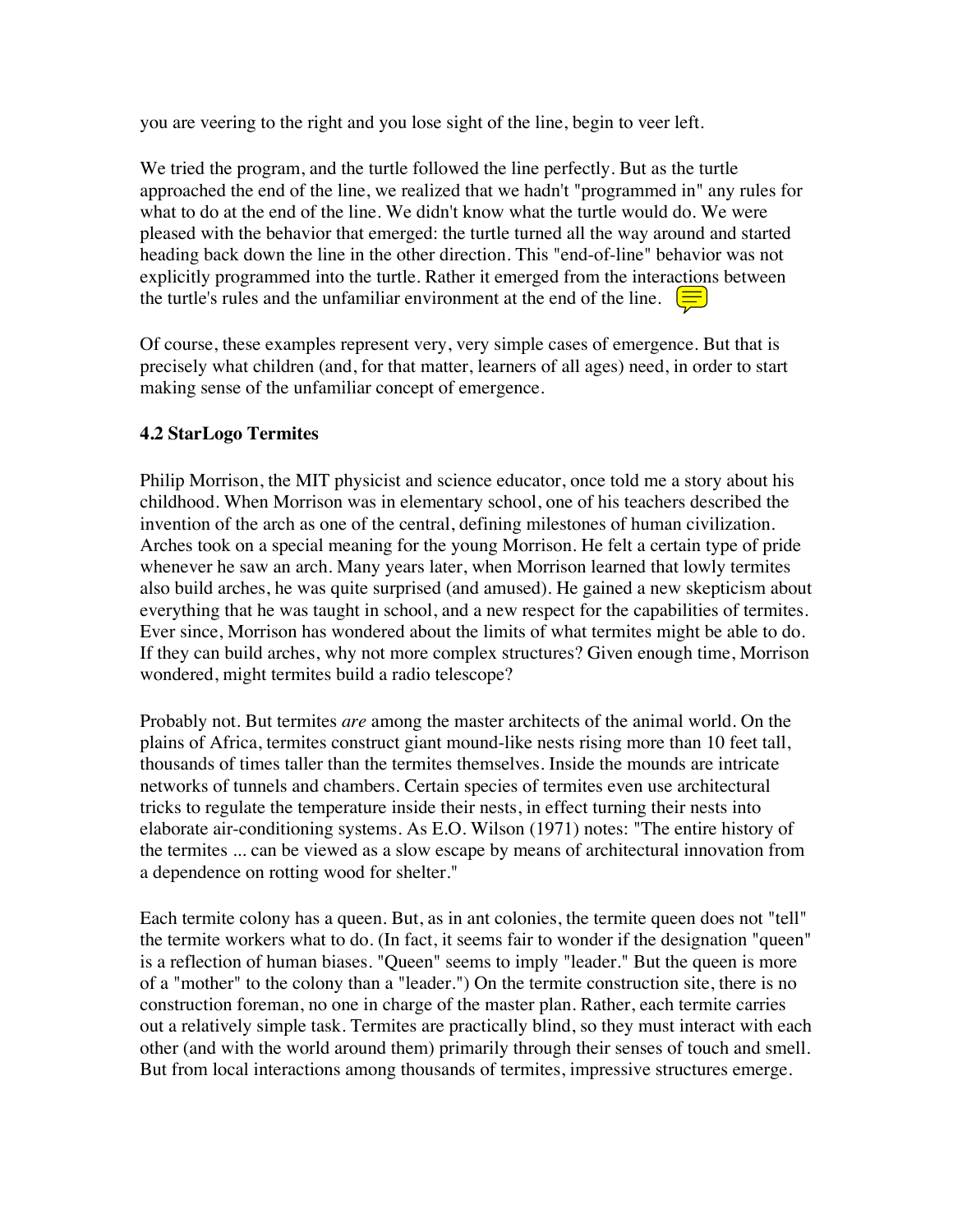The global-from-local nature of termite constructions makes them well-suited for StarLogo explorations. Of course, simulating the construction of an entire termite nest would be a monumental project (involving many details unrelated to my interests). Instead, I worked together with a high-school student, named Callie, on a simpler project: Program the termites to collect wood chips and put them into piles. At the start of the program, wood chips were scattered randomly throughout the termites' world. The challenge was to make the termites organize the wood chips into a few, orderly piles.  $\boxed{\equiv}$ 

We started with a very simple strategy. We made each individual termite obey the following rules:

\* If you are not carrying anything and you bump into a wood chip, pick it up.

\* If you are carrying a wood chip and you bump into another wood chip, put down the wood chip you're carrying.

At first, we were skeptical that this simple strategy would work. There was no mechanism for preventing termites from taking wood chips away from existing piles. So while termites are putting new wood chips on a pile, other termites might be taking wood chips away from it. It seemed like a good prescription for getting nowhere. But we pushed ahead and implemented the strategy in a StarLogo program, with 1000 termites and 2000 wood chips scattered in a 128x128 grid.

We tried the program, and (much to our surprise) it worked quite well. At first, the termites gathered the wood chips into hundreds of small piles. But gradually, the number of piles declined, while the number of wood chips in each surviving pile increased (see Figure 2, next page). After 2000 iterations, there were about 100 piles, with an average of 15 wood chips in each pile. After 10,000 iterations, there were fewer than 50 piles left, with an average of 30 wood chips in each pile. After 20,000 iterations, only 34 piles remained, with an average of 44 wood chips in each pile. The process was rather slow. And it was frustrating to watch, as termites often carried wood chips away from wellestablished piles. But, all in all, the program worked quite well.

Why did it work? As we watched the program, it suddenly seemed obvious. Imagine what happens when the termites (by chance) remove all of the wood chips from a particular pile. Because all of the wood chips are gone from that spot, termites will never again drop wood chips there. So the pile has no way of restarting.

*Figure 2.*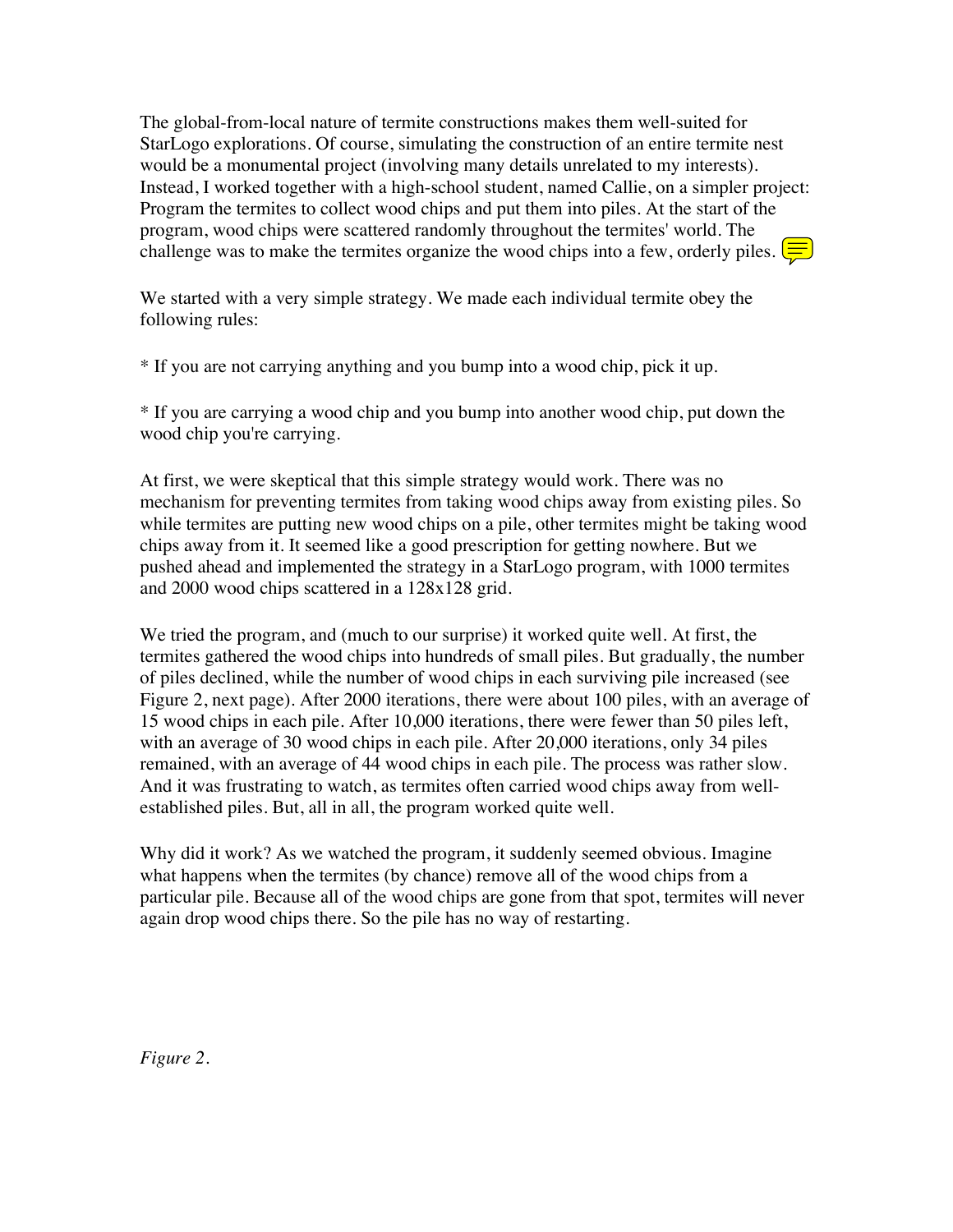As long as a pile exists, its size is a two-way street: it can either grow or shrink. But the *existence* of a pile is a one-way street: once it is gone, it is gone forever. Thus, a pile is somewhat analogous to a species of creatures in the real world. As long as the species exists, the number of individuals in the species can go up or down. But once all of the individuals are gone, the species is extinct, gone forever. In these cases, zero is a "trapped state": once the number of creatures in a species (or the number of wood chips in a pile) goes to zero, it can never rebound.

Of course, the analogy between species and piles breaks down in some ways. New species are sometimes created, as offshoots of existing species. But in the termite program, as written, there is no way to create a new pile. The program starts with roughly 2000 wood chips. These wood chips can be viewed as 2000 "piles," each with a single wood chip. As the program runs, some piles disappear, and no new piles are created. So the total number of piles keeps shrinking and shrinking.

Callie seemed to thrive in the decentralized environment of StarLogo. At one point, while we were struggling to get our termite program working, I asked Callie if we should give up on our decentralized approach and program the termites to take their wood chips to pre-designated spots. Callie quickly dismissed this suggestion:

*Mitchel: We could write the program so that the termites know where the piles are. As soon as a termite picks up a wood chip, it could just go to the pile and put it down.*

*Callie: Oh, that's boring!*

*Mitchel: Why do you think that's boring?*

*Callie: Cause you're telling them what to do.*

*Mitchel: Is this more like the way it would be in the real world?*

*Callie: Yeah. You would almost know what to expect if you tell them to go to a particular*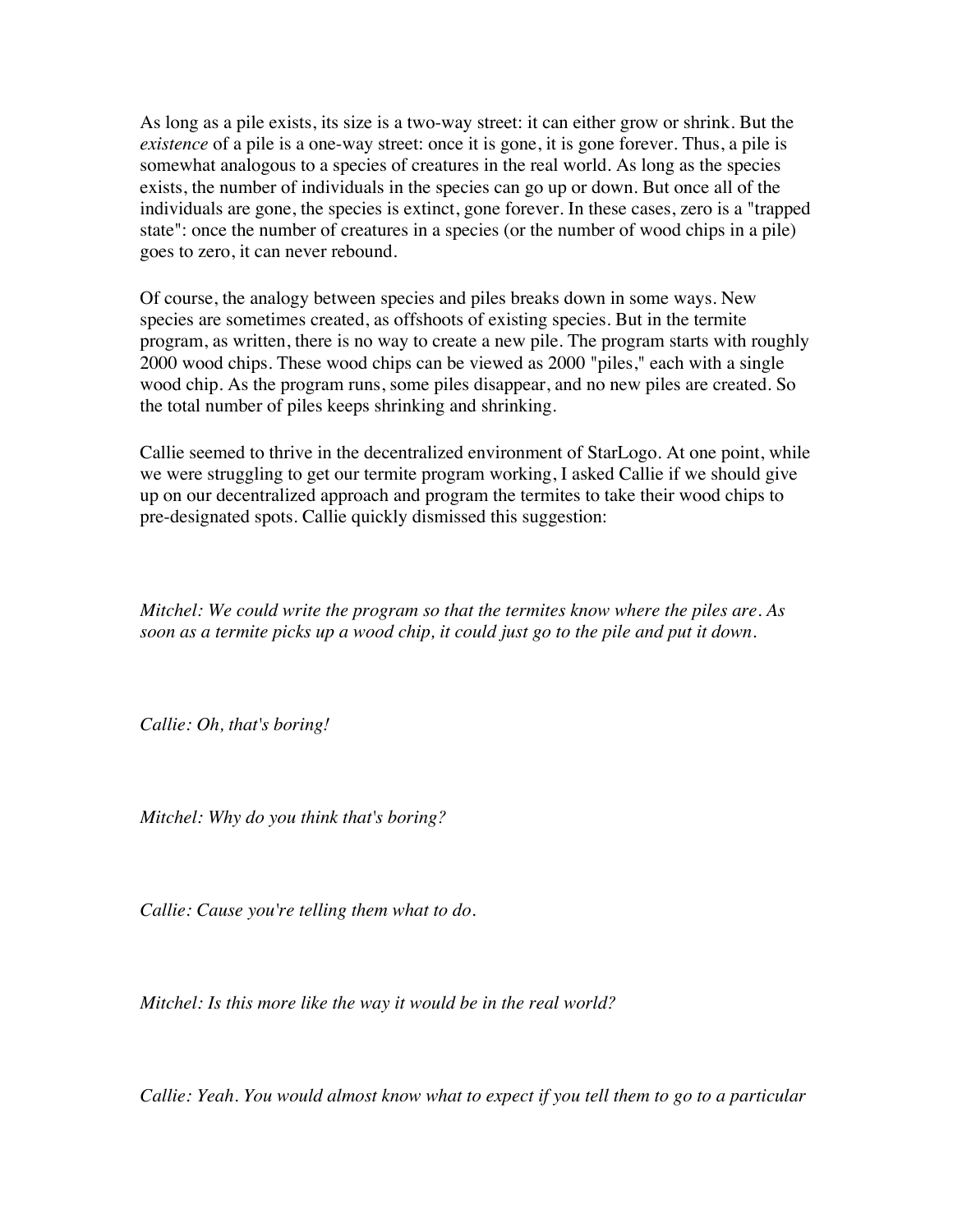spot and put it down. You know that there will be three piles. Whereas here, you don't *know how many mounds there are going to be. Or if the number of mounds will increase or decrease. Or things like that... This way, they [the termites] made the piles by themselves. It wasn't like they [the piles] were artificially put in.*

For Callie, pre-programmed behavior, even if effective, was "boring." Callie preferred the decentralized approach since it made the termites seem more independent ("they made the piles by themselves") and less predictable ("you don't know how many mounds there are going to be").

## **5. Decentralized Thinking**

Like Callie, many students are fascinated by decentralized phenomena. But they also have a difficult time understanding and creating such phenomena. They often slip back into centralized ways of thinking. As I have worked with students, I have developed a list of "guiding ideas" that seem to help students make sense of decentralized phenomena. These guiding ideas are not very "strong." They are neither prescriptive nor predictive. They don't tell you precisely how to think about decentralized systems, nor do they tell you how to make accurate predictions about such systems. Rather, they are ideas to keep in mind as you try to make sense of an unfamiliar system, or to design a new one. They highlight some pitfalls to avoid, and some possibilities not to overlook. In this section, I discuss five of these guiding ideas.

### **\* Positive Feedback Isn't Always Negative**

Positive feedback has an image problem. People tend to see positive feedback as destructive, making things spiral out of control. For most people, positive feedback is symbolized by the screeching sound that results when a microphone is placed near a speaker. By contrast, negative feedback is viewed as very useful, keeping things under control. Negative feedback is symbolized by the thermostat, keeping room temperature at a desired level by turning the heater on and off as needed.

Historically, researchers have paid much more attention to negative feedback than to positive feedback. As Deneubourg and Goss (1989) note: "When feedback is discussed in animal groups, it is nearly always negative feedback that is considered, and its role is limited to that of a regulatory mechanism, in which fluctuations are damped and equilibrium is the goal...Positive feedback is only rarely considered."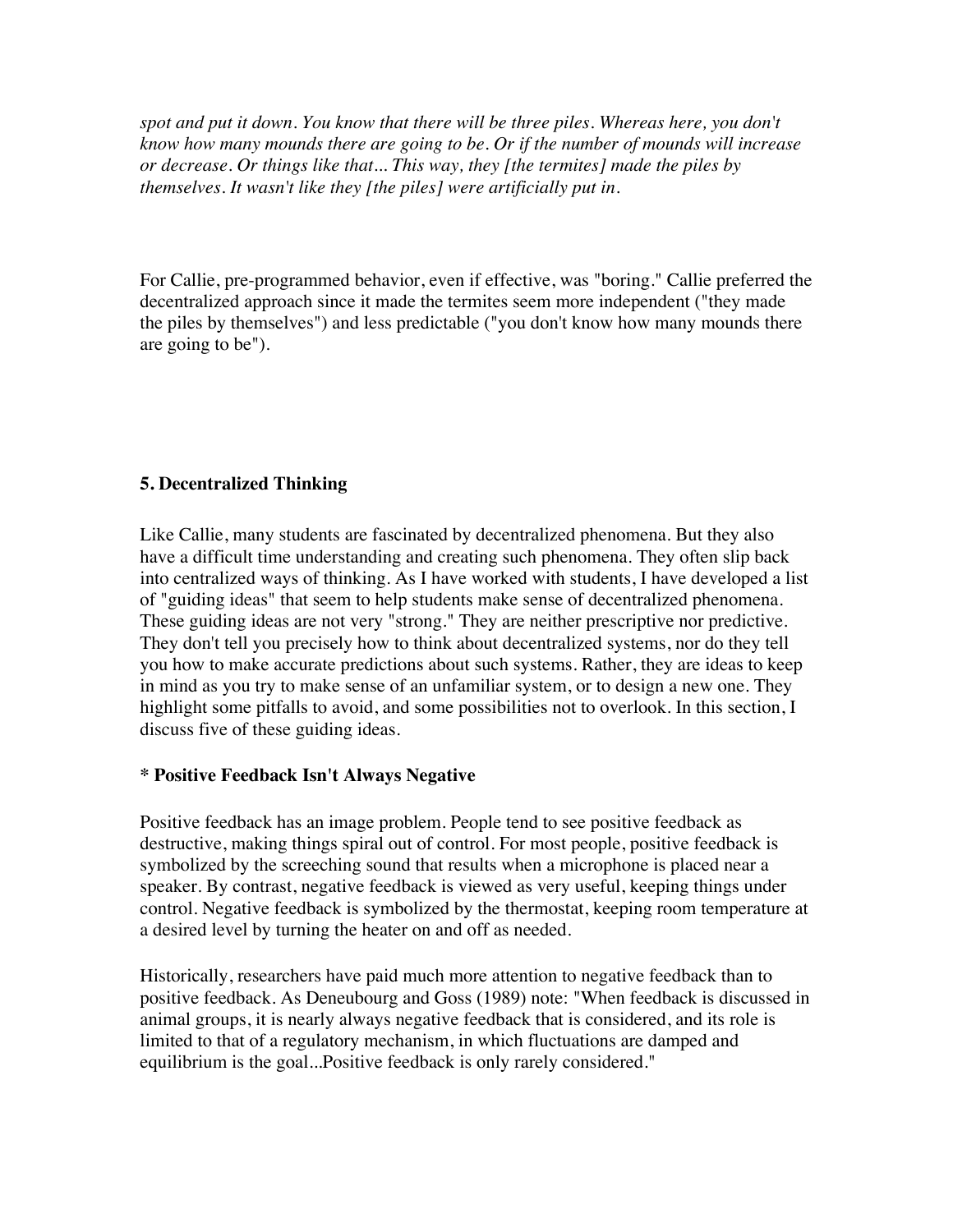When I asked high-school students about positive feedback, most weren't familiar with the term. But they were certainly familiar with the concept. When I explained what I meant by positive feedback, the students quickly generated examples. Not surprisingly, almost all of their examples involved something getting out of control, often with destructive consequences. One student talked about scratching a mosquito bite, which made the bite itch even more, so she scratched it some more, which made it itch even more, and so on. Another student talked about stock-market crashes: a few people start selling, which makes more people start selling, which makes even more people start selling, and so on.

Despite these negative images, positive feedback often plays a crucial role in decentralized phenomena. Economist Brian Arthur (1990) points to the geographic distribution of cities and industries as an example of a self-organizing process driven by positive feedback. Once a small nucleus of high-technology electronics companies started in Santa Clara County south of San Francisco, an infrastructure developed to serve the needs of those companies. That infrastructure encouraged even more electronics companies to locate in Santa Clara County, which encouraged the development of an even more robust infrastructure. And thus, Silicon Valley was born.  $\boxed{\equiv}$ 

For some students who used StarLogo, the idea of positive feedback provided a new way of looking at their world. One day, one student came to me excitedly. He had been in downtown Boston at lunch time, and he had a vision. He imagined two people walking into a deli to buy lunch.

*Once they get their food, they don't eat it there. They bring it back with them. Other people on the street smell the sandwiches and see the deli bag, and they say, `Hey, maybe I'll go to the deli for lunch today!" They were just walking down the street, minding their own business, and all of the sudden they want to go to the deli. As more people go to the deli, there's even more smell and more bags. So more people go to the deli. But then the deli runs out of food. There's no more smell on the street from the sandwiches. So no one else goes to the deli.*

### **\* Randomness Can Help Create Order**

Like positive feedback, randomness has a bad image. Most people see randomness as annoying at best, destructive at worst. They view randomness in opposition to order: randomness undoes order, it makes things disorderly.

In fact, randomness plays an important role in many self-organizing systems. As discussed earlier, people often assume that "seeds" are needed to initiate patterns and structures. When people see a traffic jam, for example, they assume the traffic jam grew from a seed--perhaps a broken bridge or a radar trap. In general, this is a useful intuition. The problem is that most people have too narrow a conception of "seeds." They think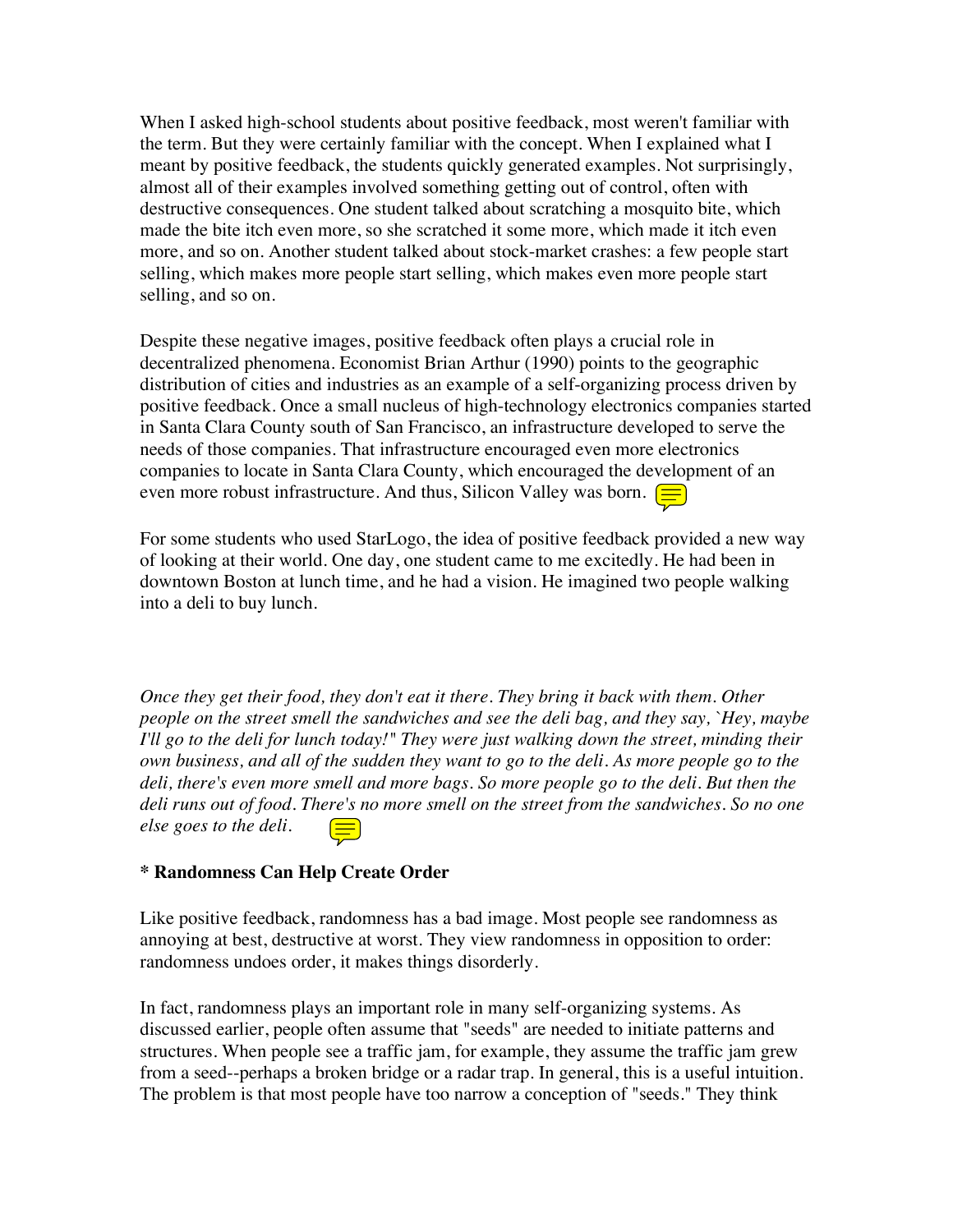only of preexisting inhomogeneities in the environment--like a broken bridge on the highway, or a piece of food in an ant's world.

This narrow view of seeds causes misintuitions when people try to make sense of selforganizing systems. In self-organizing systems, seeds are neither preexisting nor externally imposed. Rather, self-organizing systems often create *their own* seeds. It is here that randomness plays a crucial role. In many self-organizing systems, random fluctuations act as the "seeds" from which patterns and structures grow.

This combination of random fluctuations plus positive feedback underlies many everyday phenomena. Sometimes, at concerts or sporting events, thousands of spectators join together in rhythmic, synchronized clapping. How do they coordinate their applause? There is no conductor leading them. Here's one way to think about what happens. Initially, when everyone starts clapping, the applause is totally unorganized. Even people clapping at the same tempo are wildly out of phase with one another. But, through some random fluctuation, a small subset of people happen to clap at the same tempo, in phase with one another. That rhythm stands out, just a little, in the clapping noise. People in the audience sense this emerging rhythm and adjust their own clapping to join it. Thus, the emerging rhythm becomes a little stronger, and even more people conform to it. Eventually, nearly everyone in the audience is clapping in a synchronized rhythm. Amazingly, the whole process takes just a few seconds, even with thousands of people participating.

# **\* A Flock Isn't a Big Bird**

In trying to make sense of decentralized systems and self-organizing phenomena, the idea of *levels* is critically important. Interactions among objects at one level give rise to new types of objects at another level. Interactions among slime-mold cells give rise to slimemold clusters. Interactions among ants give rise to foraging trails. Interactions among cars give rise to traffic jams. Interactions among birds give rise to flocks.

In many cases, the objects on one level behave very differently than objects on another ( level. For high-school students, these differences in behavior can be very surprising, if not confusing. For example, several high-school students used StarLogo to explore the behavior of traffic jams. They wrote simple rules for each car (if there is a car close ahead of you, slow down; if not, speed up), then observed the traffic jams that resulted from the interactions. The students were shocked when the traffic jams began to move backwards, even though all of the cars within the jams were moving forward.  $\equiv$ 

Confusion of levels is not a problem restricted to scientifically naive high-school students. I showed the StarLogo traffic program to two visiting researchers, each of whom is involved in the cybernetics research community. They were not at all surprised that the traffic jams were moving backwards. They were well aware of that phenomenon. But then one of the researchers said: "You know, I've heard that's why there are so many accidents on the freeways in Los Angeles. The traffic jams are moving backwards and the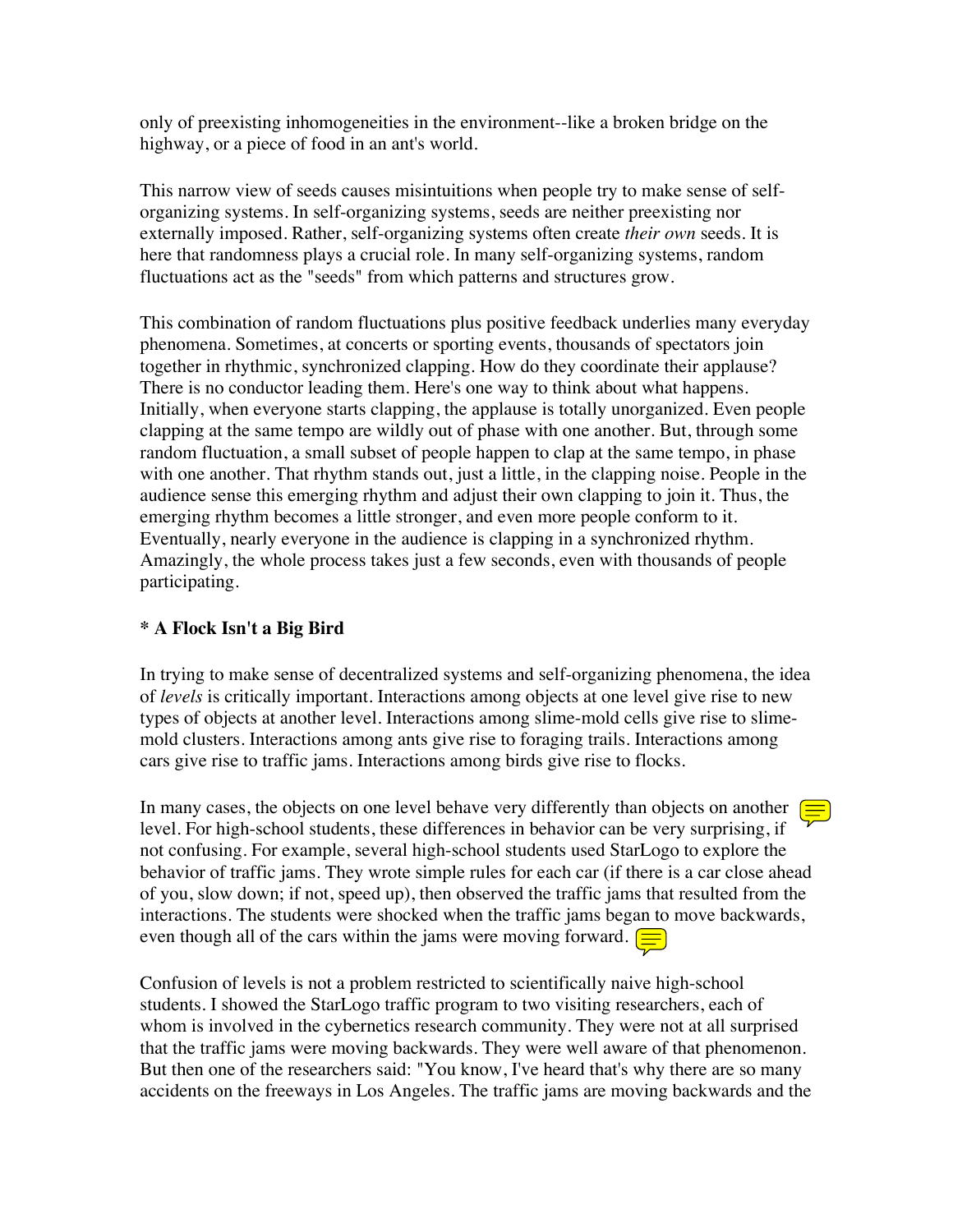cars are rushing forward, so there are lots of accidents." The other researcher thought for a moment, then replied: "Wait a minute. Cars crash into other cars, not into traffic jams." In short, he felt that the first researcher had confused levels, mixing cars and jams inappropriately. The two researchers then spent half an hour trying to sort out the problem.

# **\* A Traffic Jam Isn't Just a Collection of Cars**

For most everyday objects, it is fair to think of the object as a collection of particular parts (a particular chair might have four particular legs, a particular seat, a particular back). But not so with objects like traffic jams. Thinking of a traffic jam as a collection of particular parts is a sure path to confusion. The cars composing a traffic jam are always changing, as some cars leave the front of the jam and other join from behind. Even when all of the cars in the jam are replaced with new cars, it is still the same traffic jam. A traffic jam can be thought of as an "emergent object"--it emerges from the interactions among lower-level objects (in this case, cars).  $\boxed{\equiv}$ 

As students work on StarLogo projects, they encounter many emergent objects. In the termite example discussed earlier, the wood-chip piles can be viewed as emergent objects. The precise composition of the piles is always changing, as termites take away some wood chips and add other wood chips. After a while, none of the original wood chips remains, but the pile is still there.

Students often have difficulty thinking about emergent objects. Two students, Frank and Ramesh, tried to use StarLogo to create "ant cemeteries." In their own (real) ant farms, they had observed ants gathering their dead colleagues into neat piles. They wondered how the ants did that. This problem is virtually identical to the problem of termites gathering wood chips into piles. But Frank and Ramesh resisted the simple decentralized approach that Callie and I used for the termites. They were adamant that dead ants should never be taken from a cemetery once placed there. They felt that the ants themselves defined the cemetery. How can a cemetery grow, they argued, if the dead ants in it are continually being taken away? In fact, if Frank and Ramesh had viewed the cemetery as an emergent object and allowed the composition of ant-cemeteries to vary with time (as Callie and I allowed the composition of the wood-chip piles to vary in the termite project), they probably would have been much more successful in their project.

# **\* The Hills are Alive**

In *Sciences of the Artificial* (1969), Herbert Simon describes a scene in which an ant is walking on a beach. Simon notes that the ant's path might be quite complex. But the complexity of the path, says Simon, is not necessarily a reflection of the complexity of the ant. Rather, it might reflect the complexity of the beach. Simon's point: don't underestimate the role of the environment in influencing and constraining behavior. People often seem to think of the environment as something to be *acted upon*, not something to be *interacted with*. People tend to focus on the behaviors of individual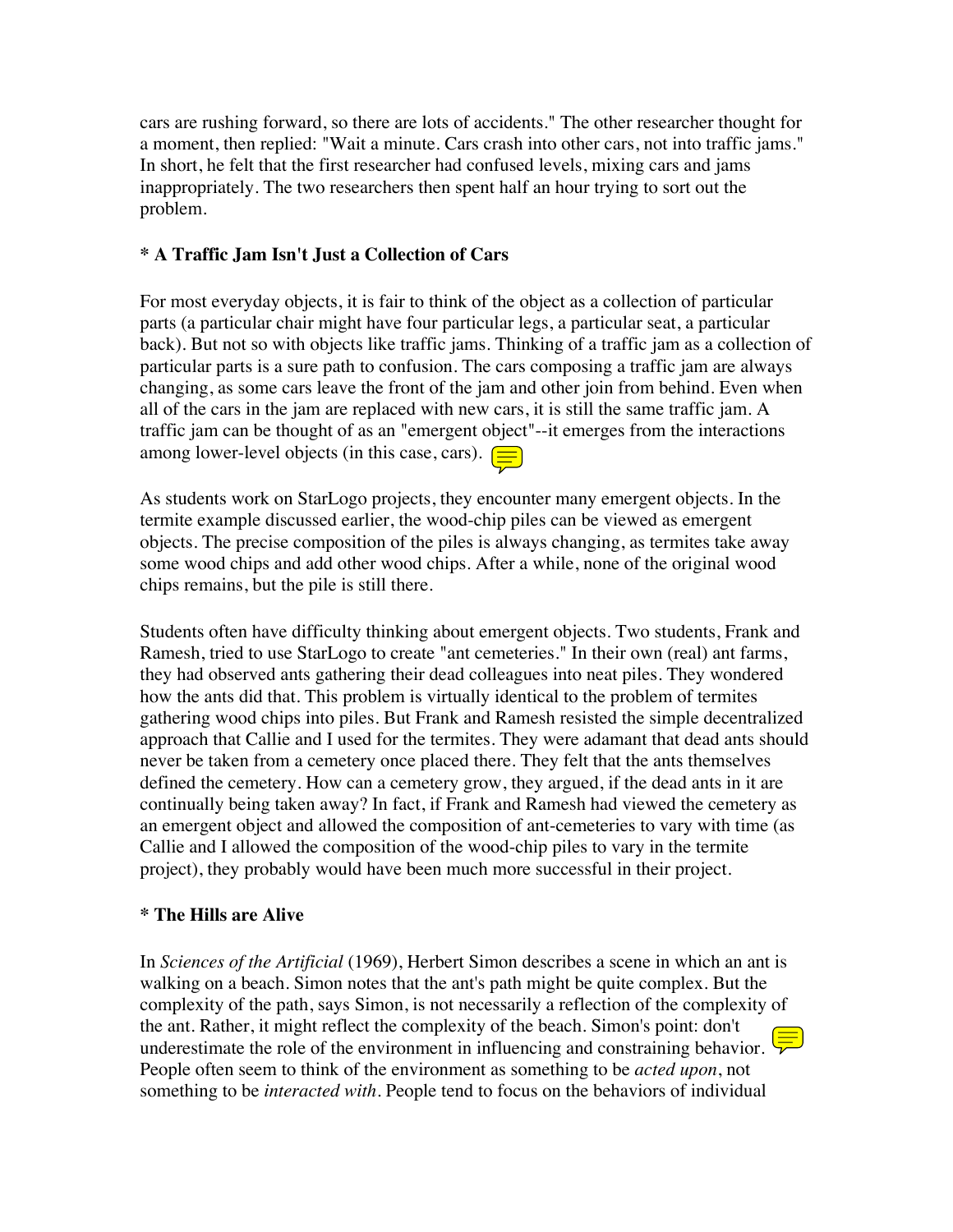objects, ignoring the environment that surrounds (and interacts with) the objects.

A richer view of the environment is particularly important in thinking about decentralized and self-organizing systems. In designing StarLogo, I explicitly tried to highlight the environment. Most creature-oriented programming environments treat the environment as a passive entity, manipulated by the creature that move within it. In StarLogo, by contrast, the "patches" of the world have equal status with the creatures that move in the world. The environment is "alive"--it can execute actions even as creatures move within it. By reifying the environment, I hoped to encourage people to think about the environment in new ways.

Some students, however, resisted the idea of an active environment. When I explained a StarLogo ant-foraging program to one student, he was worried that pheromone trails would continue to attract ants even after the food sources at the ends of the trails had been fully depleted. He developed an elaborate scheme in which the ants, after collecting all of the food, deposited a second pheromone to neutralize the first pheromone. It never occurred to him to let the first pheromone evaporate away. In his mind, the ants had to take some positive action to get rid of the first pheromone. They couldn't rely on the environment to make the first pheromone go away.

# **6. Conclusions**



The centralized mindset has undoubtedly affected many theories and trends in the history of science. Just as children assimilate new information by fitting it into their pre-existing models and conceptions of the world, so do scientists. As Keller (1985) puts it: "In our zealous desire for familiar models of explanation, we risk not noticing the discrepancies between our own predispositions and the range of possibilities inherent in natural phenomena. In short we risk imposing on nature the very stories we like to hear." In particular, we risk imposing centralized models on a decentralized world.

For many years, there has been a self-reinforcing spiral. People saw the world in centralized ways, so they constructed centralized tools and models, which further encouraged a centralized view of the world. Until recently, there was little pressure against this centralization spiral. For many things that people created and organized, centralized approaches tended to be adequate, even superior to decentralized ones. Even if someone wanted to experiment with decentralized approaches, there were few tools or opportunities to do so.

But the centralization spiral is now starting to unwind. As organizations and scientific models grow more complex, there is a greater need for decentralized ideas. At the same time, new decentralized tools (like StarLogo) are emerging that enable people to actually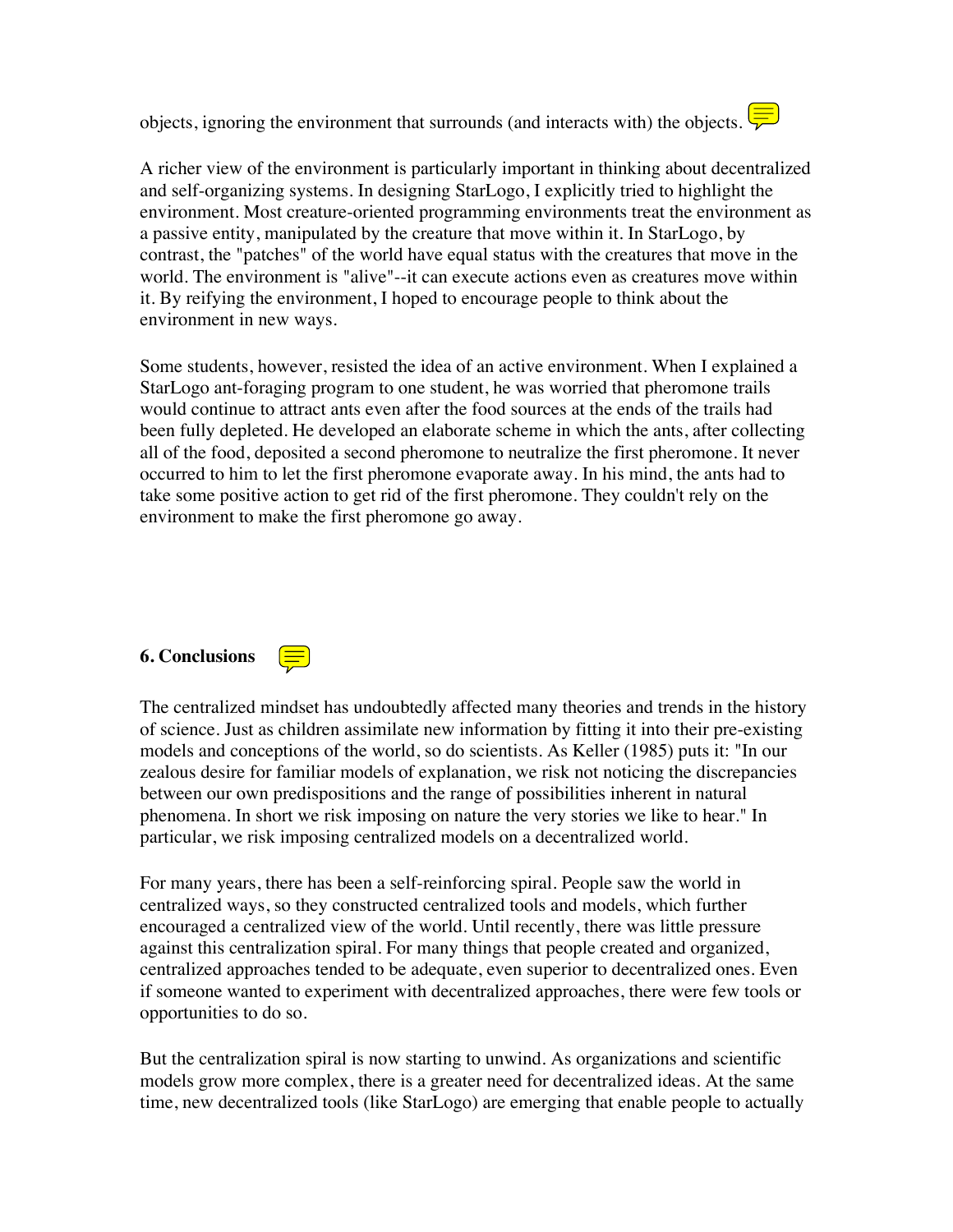implement and explore such ideas. Still, many challenges lie ahead. We need to develop better explanations of why people are so committed to centralized explanations. And we to develop better tools to help people visualize and manipulate decentralized interactions. Ultimately, we need to develop new tools and theories that avoid the simple dichotomy between centralization and decentralization, but rather find ways to integrate the two approaches, drawing on the best of both. Only then will we truly be ready to move beyond the centralized mindset.

#### **Acknowledgments**

Hal Abelson, Seymour Papert, Brian Silverman, Randy Sargent, Ryan Evans, and Uri Wilensky have provided encouragement, inspiration, and ideas for the StarLogo project. Steve Ocko, Fred Martin, Randy Sargent, Brian Silverman, and Seymour Papert have been major contributors to the LEGO/Logo project. Special thanks to Chris Langton for his comments on a draft of this paper--and, more generally, for his continuing interest in this research. The LEGO Group and the National Science Foundation (Grants 851031- 0195, MDR-8751190, and TPE-8850449) have provided financial support.

#### **References**

Arthur, W.B. (1990). "Positive Feedbacks in the Economy." *Scientific American*, vol. 262, no. 2, pp. 92-99.

Braitenberg, V. (1984). *Vehicles*. Cambridge, MA: MIT Press.

Brooks, R. (1991). "Intelligence Without Representation." *Artificial Intelligence*, vol. 47, pp. 139-160.

Cohen, M., and Hagan, P. (1981). "Diffusion-Induced Morphogenesis in *Dictyostelium*." *Journal of Theoretical Biology*, vol. 93, pp. 881-908.

Dawkins, R. (1986). *The Blind Watchmaker*. New York: W.W. Norton.

Deneubourg, J.L., and Goss, S. (1989). "Collective Patterns and Decision-Making." *Ethology, Ecology, & Evolution*, vol. 1, pp. 295-311.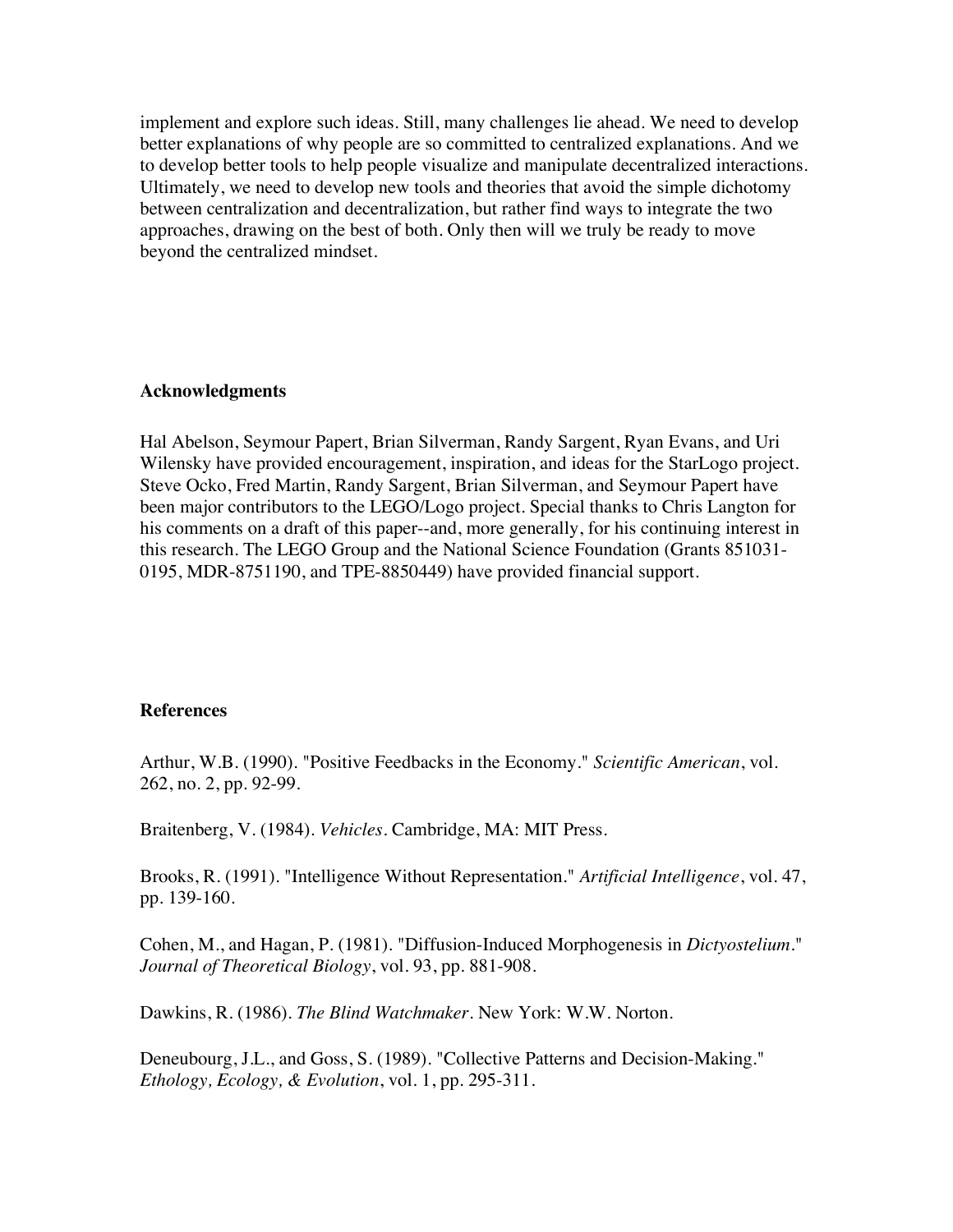Gleick, J. (1987). *Chaos: Making a New Science*. New York: Viking Penguin Inc.

Holland, J. (1993). "Echoing Emergence." *Santa Fe Institute Working Paper 93-04-023*. Santa Fe, NM.

Karakotsios, K (1992). *SimLife: The Genetic Playground*. Orinda, CA: Maxis Inc.

Keller, E.F. (1985). *Reflections on Gender and Science*. New Haven, CT: Yale University Press.

Keller, E.F., and Segel, L. (1970). "Initiation of Slime Mold Aggregation Viewed as an Instability." *Journal of Theoretical Biology*, vol. 26, pp. 399-415.

Langton, C., ed. (1989). *Artificial Life*. Redwood City, CA: Addison-Wesley.

Lindgren, K. (1991). "Evolutionary Phenomena in Simple Dynamics." In *Artificial Life II*, edited by C. Langton, C. Taylor, J.D. Farmer, and S. Rasmussen. Reading, MA: Addison-Wesley.

McCormick, J., and Wright, W. (1991). *SimAnt*. Orinda, CA: Maxis Inc.

Minsky, M. (1987). *The Society of Mind*. New York: Simon & Schuster.

Paley, W. (1802). *Natural Theology--or Evidences of the Existence and Attributes of the Deity Collected from the Appearances of Nature*. Oxford: J. Vincent.

Palmiter, M. (1989). *Simulated Evolution*. Bayport, NY: Life Sciences Associates.

Papert, S. (1980). *Mindstorms: Children, Computers, and Powerful Ideas*. New York: Basic Books.

Papert, S. (1991). "Situating Constructionism," in *Constructionism*, edited by I. Harel and S. Papert. Norwood, NJ: Ablex Publishing.

Resnick, M. (1989). "LEGO, Logo, and Life." In *Artificial Life*, edited by C. Langton. Redwood City, CA: Addison-Wesley.

Resnick, M. (1991). "Animal Simulations with StarLogo: Massive Parallelism for the Masses." In *From Animals to Animats,* edited by J.A. Meyer and S. Wilson. Cambridge, MA: MIT Press.

Resnick, M. (1992). "Beyond the Centralized Mindset: Explorations in Massively Parallel Microworlds." Unpublished PhD dissertation. Massachusetts Institute of Technology.